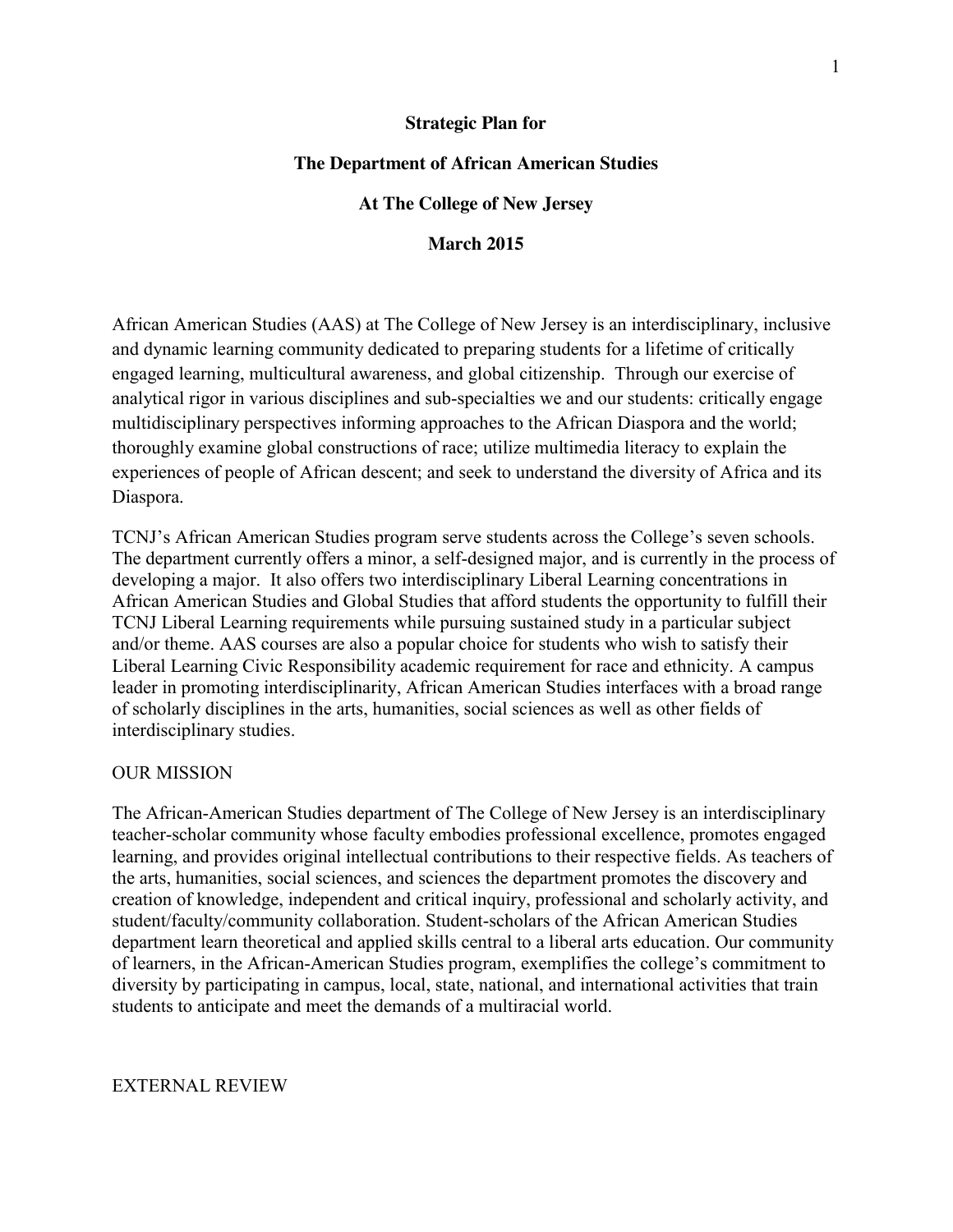In the Fall 2013 the Department underwent an external review. This strategic plan builds on the recommendations made by the Department's External Reviewer and is organized by three specific initiatives: 1) **Curriculum** (Academic Program and Student Learning, Advising, and Internationalization; 2) **Community** (Department's Community, Intellectual Climate, Faculty development, Alumni Relations, Community Outreach, Leadership and Governance); and 3) **Resources** (Department's fundraising and Development, Technology, and Office and Classroom space).

## STRATEGIC INITIATIVES

In accordance with the School of Humanities and Social Sciences' Strategic Plan, the African American Studies Department organizes its strategic plan by initiatives described below. The faculty will review the initiatives annually to assess progress, reevaluate our priorities and plan implementation.

## **CURRICULUM**:

All of our academic programs promote the discovery and creation of knowledge, independent and critical inquiry, professional and scholarly activity, and student/faculty/community collaboration. The department emphasizes writing skills, the ability to converse forcefully and intelligibly in any setting, critical and independent thinking, and a facility to interrogate silences in the arts, journalism, literature, law, politics, and history. We will prepare students to become informed global citizens trained to anticipate and meet the demands of a multiracial world.

### **a. Curriculum Development and Revision**

Goal: We will ensure that our academic programs and course offerings reflect the goals of our mission statement and responds to students concerns about the consistency with which core courses are offered for the minor and future major.

- 1. We will develop a major and expand curricular options for students while enhancing staffing efficiencies.
- 2. We will develop and assess blended learning options.
- 3. We will assess the status of our minor focusing on ways to attract more students and encourage higher enrollments.
- 4. We will engage in regular assessment of the curriculum to determine curricular development/revision.
- 5. We will investigate enrollment patterns for students who have taken a significant number of AAS courses but have not declared a major or minor to create incentives for students to do so.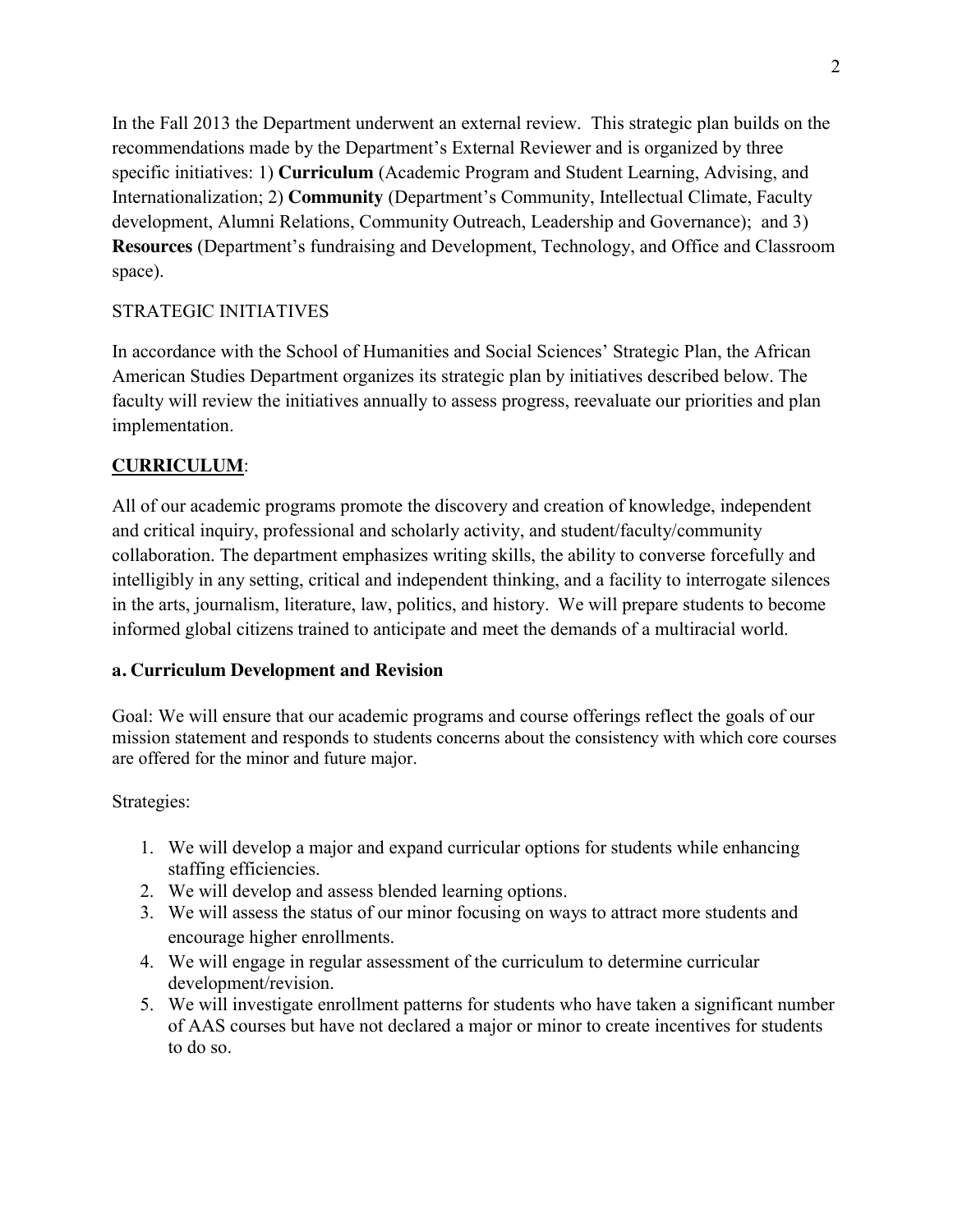### **b. Interdisciplinarity**

Goal: We will enhance and support interdisciplinary curricula and research within the department, the School and across schools, and will work with colleagues to expand interdisciplinary learning, teaching and research opportunities across the campus.

#### Strategies:

- 1. We embrace opportunities to offer courses -including team-taught courses- that cross disciplinary boundaries and foster critical thinking and exposure to other peoples and cultures such as First Year Seminars, courses within the Honors program.
- 2. We will work with the School of Education to encourage Education Majors to consider the African American Studies major (double major) or minor.
- 3. We will work with the Journalism Program to encourage Journalism Majors to consider the African American Studies major (double major) or minor.
- 4. We will work with the Interactive Multimedia Program to encourage their majors to consider the African American Studies major (double major) or minor.
- 5. AAS faculty look forward to collaborating with faculty with an interest in public health to encourage students with that academic interest to consider the study of public health in the African and African Diasporic contexts.

#### **c. Signature Experiences**

Goal: We will increase opportunities for experiential learning, including both undergraduate research and internships

- 1. We will strive to increase opportunities for our students to conduct research and participate in internships under the mentorship of our faculty and to embed these and other experiential learning opportunities in our curricula.
- 2. In accordance with TCNJ's commitment to Community Engaged Learning (CEL), we will assess offerings in Advanced Community Engaged Learning (ACEL) and consider adding new offerings. New offerings may include community-engaged learning opportunities on the history African-American communities in Trenton, Newark, or Camden.
- 3. We will consult with the Bonner Center and Career Services to develop opportunities to engage with the surrounding community.
- 4. AAS value and encourage undergraduate research. As such we will strive to increase opportunities for our students to work with faculty in the summer MUSE programs.
- 5. TCNJ offers great opportunities for students to study abroad in Ghana, Senegal, Tanzania, Trinidad, and South Africa. AAS will enthusiastically encourage students to consider these options.
- 6. Additionally, students will be encouraged to study away at sites like the Washington Center which can facilitate study immersed in one of the country's most important African-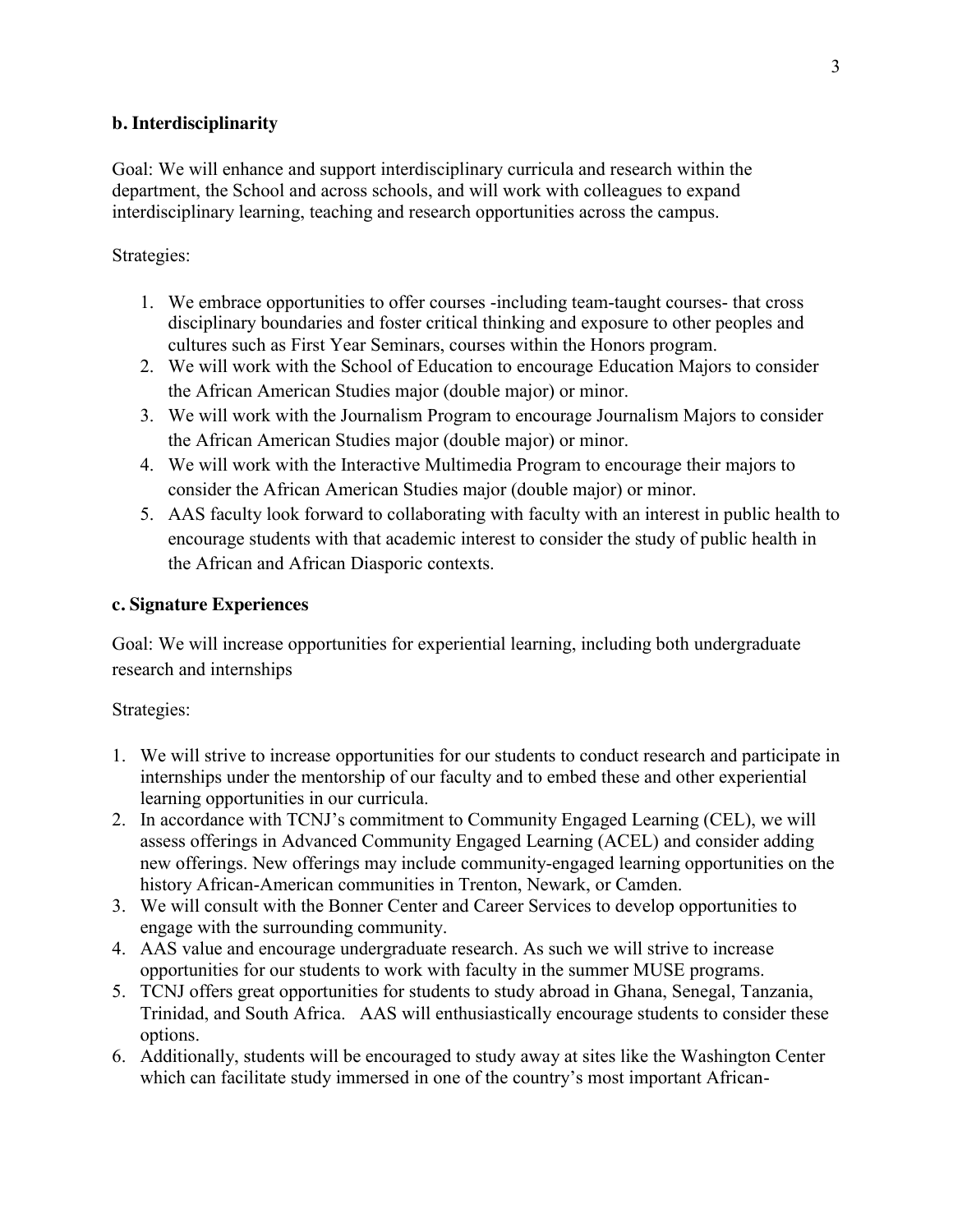American communities (with the possibility of an internship at the Congressional Black Caucus or the national HQ of the NAACP or some other important organization).

# **d. Advising**

Goal: We will recognize the value of thoughtful student advising and support the professional development of faculty advisors to enhance advising and mentoring of our students.

# Strategies:

- 1. We will follow the recommendations of the School of Humanities and Social Sciences on their advising policies.
- 2. Since all of faculty members are jointly appointed and have to advise students from more than one department, we will develop creative strategies for advisement that service the needs of our students and minimizes the challenges for our faculty.
- 3. We will develop advising strategies to respond to our students' growing interests in graduate study and studying abroad.

# **e. Internationalization**

Goal: We will participate in and support our School's initiative to intensify global awareness and engagement and promote rigorous academic study abroad opportunities for all students.

Strategies:

- 1. Integrate international components into courses still lacking in this area
- 2. We will seek and promote study and experiential learning opportunities for our students beyond New Jersey, both in the US and internationally.
- 3. In order to encourage student participation in study abroad opportunities, we will implement early advising for students and promote awareness among parents about the importance of study abroad in a liberal arts education in Open Houses, recruitment events, and Accepted Students Day presentations.
- 4. We will collaborate with the Center for Global Engagement to identify opportunities for international internships (for example in Morocco or Tanzania) for students studying abroad.
- 5. We will continue to support International Week and all international initiatives (e.g. International Film Festival).

# **f. Assessment**

Goal: We will develop and implement assessment measures for our academic programs, evaluate the data and utilize the findings to improve our programs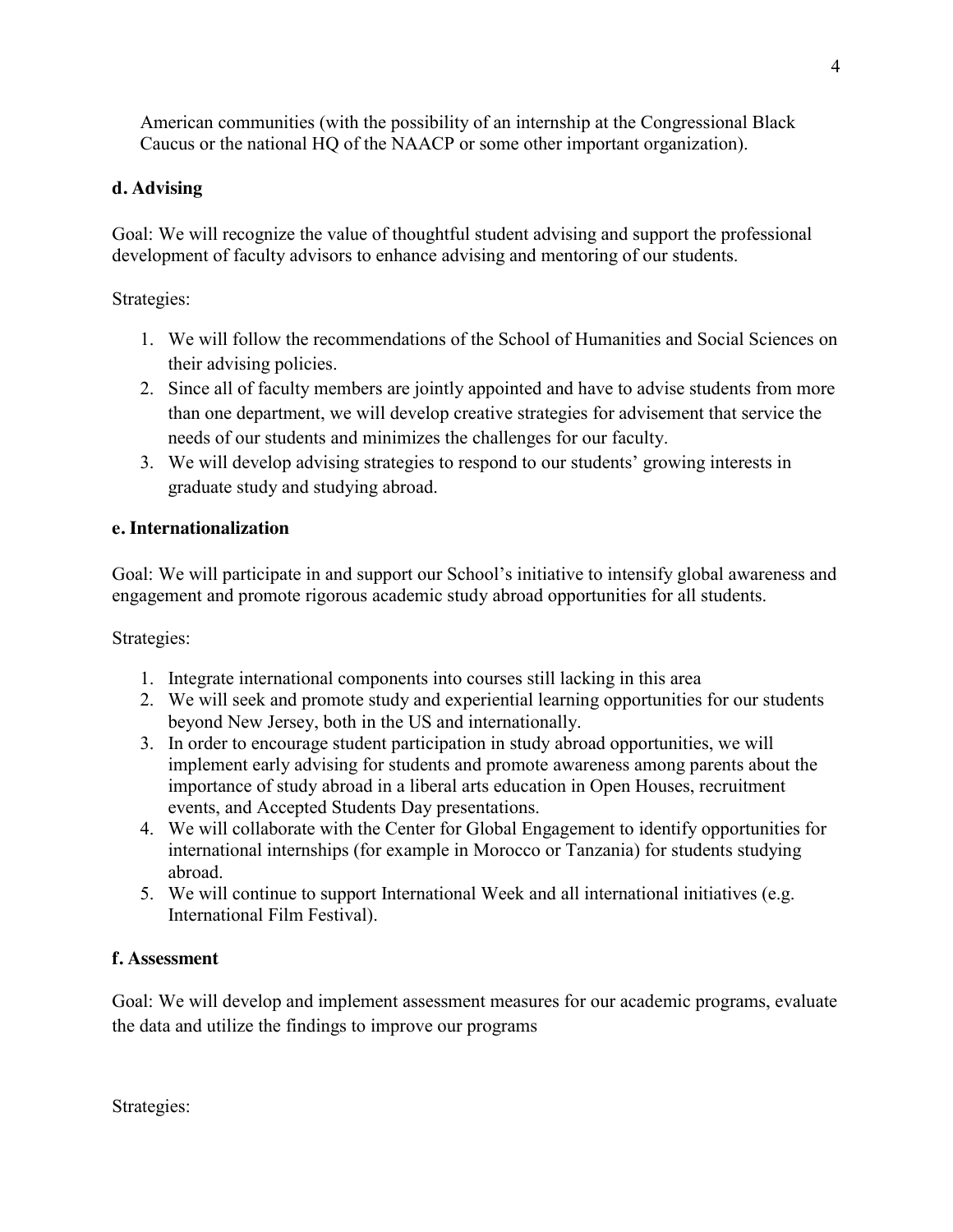- 1. Develop tools for assessing student achievement in core concepts of the Major.
- 2. Evaluate syllabi of AAS courses that serve multiple purposes (Liberal Learning, majors/minors); establish common course descriptions and some common readings for each, document these in checklist/rubric form to be made available to instructors and to serve as a basis for assessing individual syllabi. Reduce repetition of readings, define common content across sections, and define differences between courses.
- 3. Evaluate non-AAS courses that are cross-listed with AAS in relation to the standards of intensity and rigor, in collaboration with faculty from the courses' home departments (for example AAS 240/MUS 245 'History of Jazz')
- 4. Develop and administer alumni surveys designed to determine the extent to which our graduates believe that their undergraduate major in African American Studies has helped to prepare them to pursue their career objectives.

# **g. Strategic hiring in support of the Department's curricular goals.**

Goal: We will develop a plan for strategic hiring in support of the major and the expansion of our Department's curriculum.

# Strategies:

- 1. The Department of African American Studies will conduct a careful review of its future hiring requests in light of recommendation of the External Reviewer's report for program review, expressed student interest and its own assessment of needs for growth and the development of the Major.
- 2. The Department of African American Studies will prioritize its staffing needs in light of the above.

# **COMMUNITY:**

The Department of African American Studies supports the School of Humanities and Social Sciences' assertion to be a culturally and intellectually diverse and welcoming community of faculty, staff, students and alumni who value knowledge and the free and responsible exchange of ideas.

# **a. Affirming our Identity**

Goal: Because the Department of African American Studies is a constantly evolving, dynamic discipline, our department engages in ongoing discussions and debates about our identity. In order to more accurately reflect the diverse disciplines and sub-specialties of our faculty along with developments in the field of African American Studies we will consider whether the present name of the Department of African American Studies accurately reflects our comprehensive and complex identity, or if another name more accurately conveys our essence.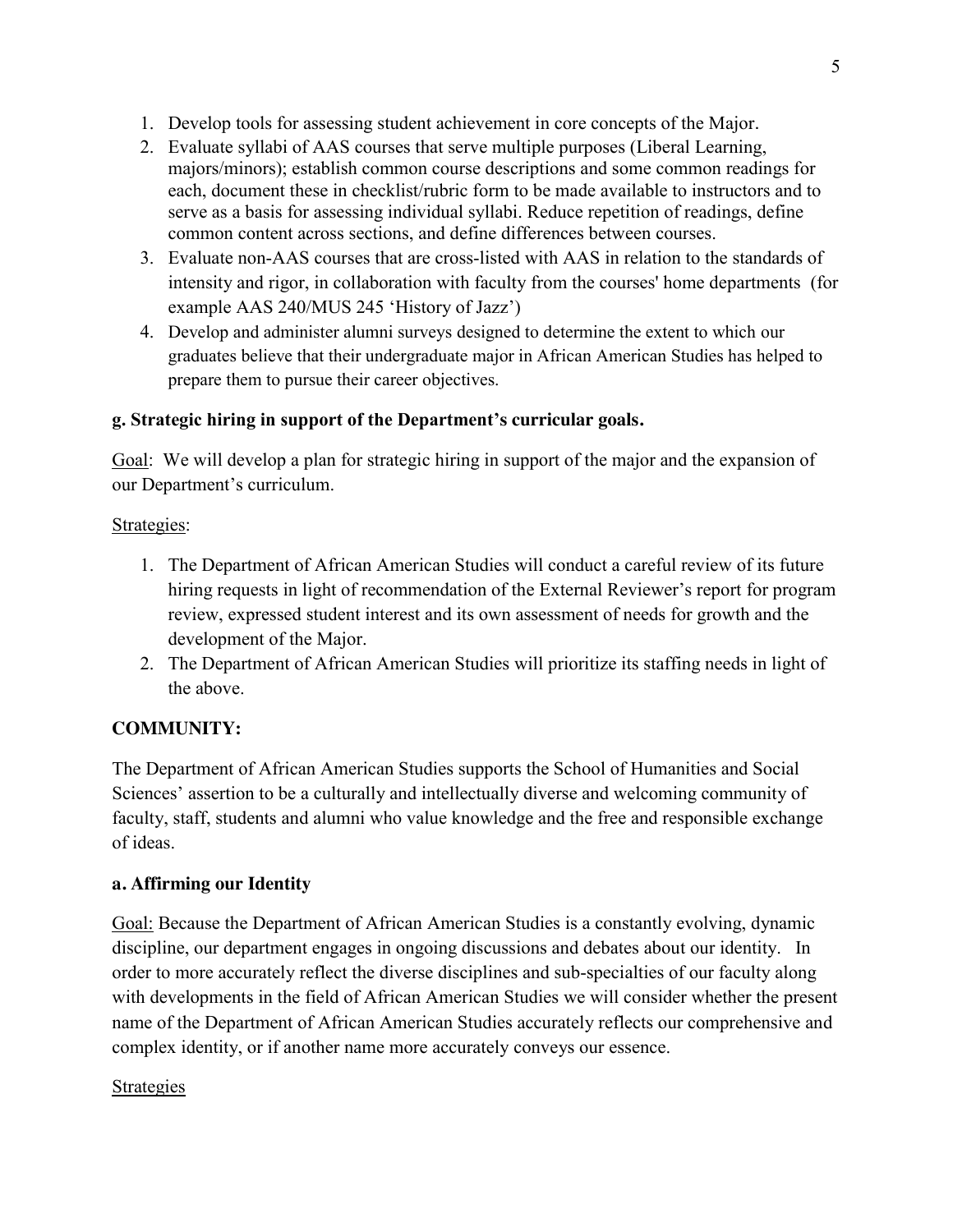- 1. We will examine the extent to which our current name, the Department of African American Studies, genuinely reflects our multi-disciplinary and global focus.
- 2. We will do a survey of what other programs and departments around the country call themselves and what their academic focus is.

### **b. Intellectual Climate**

Goal: We will continue to participate in enhancing the intellectual climate at TCNJ by creating opportunities for conversations around diversity, social justice and race.

### Strategies:

- 1. We will continue to host two public lectures each year, one in the fall and the other in the spring (Gloria Harper Dickinson lecture) where guest speakers are invited to discuss events and issues related to diversity.
- 2. We will continue to host the Gloria Harper Dickinson lecture each spring where guest speakers will discuss issues around race, gender and society.
- 3. We will coordinate such lectures, as well as exhibits, performances, and films as much as possible with courses taught in our department in order to enhance the academic impact of these special events for our community.

### **c. Faculty development**

Goal: We will support the professional development of faculty from their hiring through their retirement, through existing and new practices

### Strategies:

- 1. In accordance with the department's external review and self-study, we will increase the numbers of faculty in the department through new fulltime and joint appointed hires.
- 2. We will reduce dependency on adjuncts and enhance department offerings through new fulltime hires
- 3. We will implement the revised AAS disciplinary standards document
- 4. We will develop strategies that complement School-based mentoring programs to extend mentoring to all departmental faculty.
- 5. We will support faculty in developing new knowledge and skills, e.g., facility with new technologies for research and pedagogy

### **d. Alumni Relations**

Goal: We will improve and strengthen alumni relations

### Strategies:

1) We will continue to develop our Department's Facebook and twitter pages and use these as a way to maintain communication with our alumni.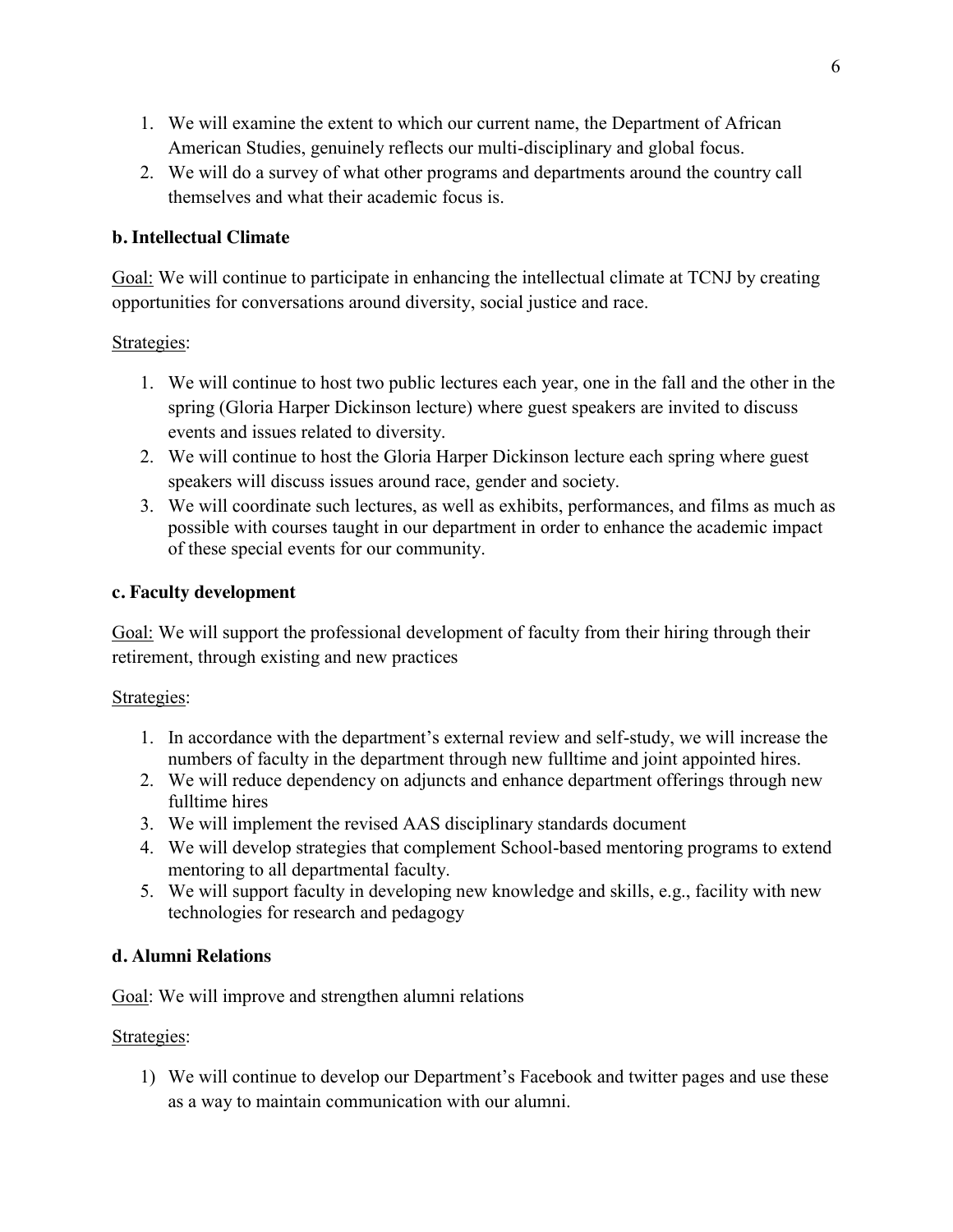- 2) We will develop a graduate database to help maintain closer relationships with the department's alumni. We will also develop a post-graduate survey to be administered one year after graduation.
- 3) We will maintain a record of graduates' success stories and publicize them on the department's website.
- 4) We will continue to invite alumni to campus events and to present on topics related to their specializations, jobs and careers.
- 5) We will explore opportunities to co-sponsor networking events with TALANT, Career Services, and other relevant alumni constituencies.

# **e. Community Outreach**

Goal: We will improve our engagement with the larger community both within and outside the boundaries of our campus.

## Strategies:

- 1. We will call on current AAS minors to assist in the recruitment outreach of students to the minor.
- 2. We will invite non-minors and non-majors who do well in AAS courses to consider the minor and, later, the major.
- 3. We will work closely with the Admissions office to ensure they are aware of what African American Studies has to offer and that they have the most current and relevant materials.
- 4. We will continue to participate fully in Admissions events.
- 5. Host campus wide events (lectures, etc.) to include more departments and students into campus wide conversations on various issues.
- 6. We will develop community-engaged learning classes that engage students in responding to community needs and interests, and classes that provide opportunities for students to enhance their skills while helping the school understand the needs and interests of community organizations and residents.
- 7. We will explore the best ways to participate in college-wide outreach efforts such as the 'Trenton Works' satellite office.
- 8. We will reach out to local communities in publicizing AAS events such as guest lectures and events during African American History month.
- 9. Invite guest lecturers from the region.

# **f. Leadership and governance**

Goal: We will continue to participate in the governance structures and processes

Strategy: